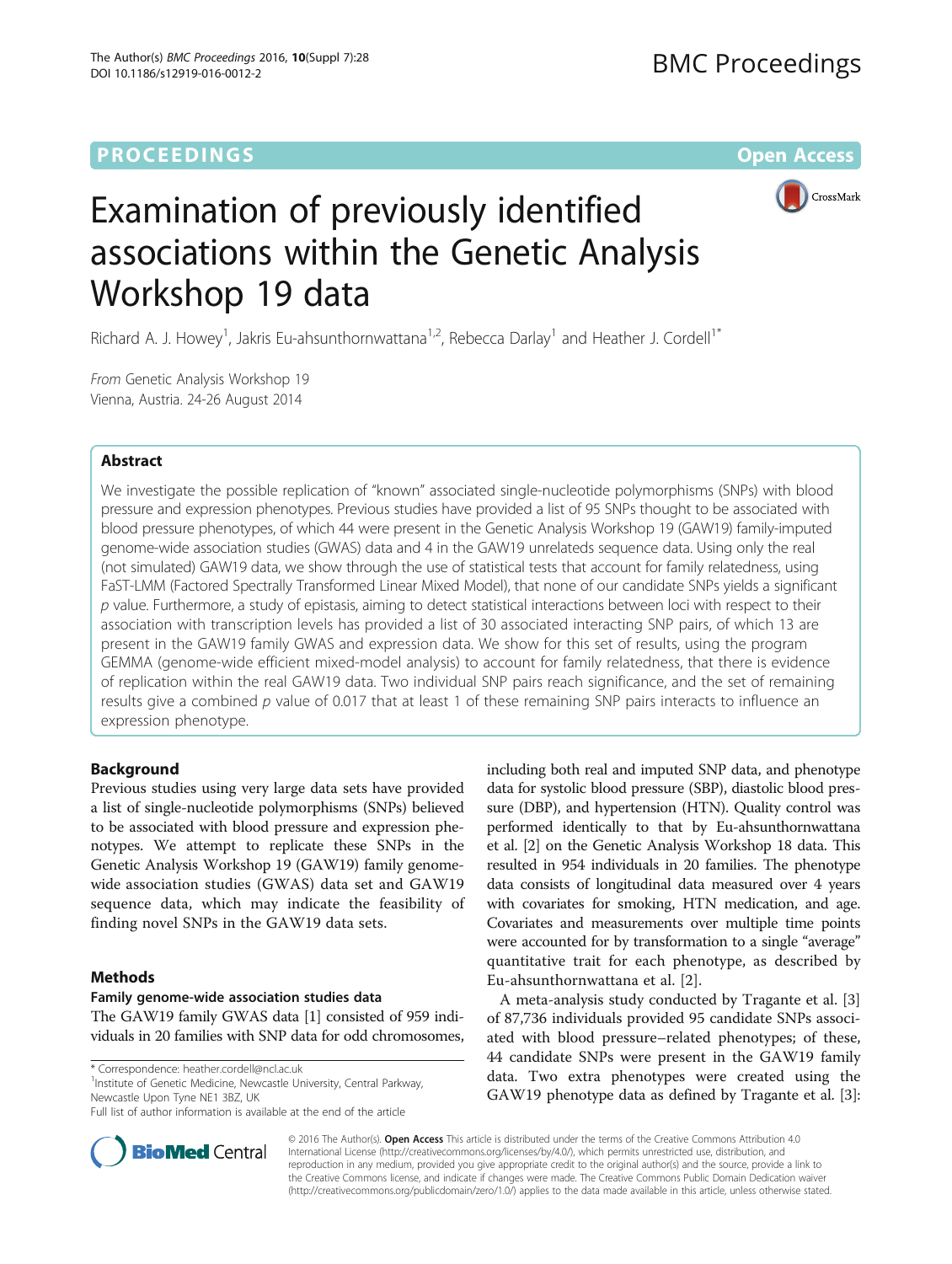<span id="page-1-0"></span>(a) median arterial pressure  $(MAP) = 2/3 DBP + 1/3 SBP$ ; and (b) pulse pressure  $(PP) = SBP - DBP$ .

The 44 candidate SNPs were tested individually using FaST-LMM (Factored Spectrally Transformed Linear Mixed Model) with the realized relationship matrix (RRM) option to adjust for relatedness between individuals. To examine the overall association of a set of SNPs we defined a statistic inspired by Dudbridge and Koeleman's rank truncated product statistic [[4](#page-4-0)]:

$$
-\sum_{i=1}^n \log_{10} p_i
$$

where  $p_i$  is the  $p$  value of the  $i^{th}$  SNP tested from  $n$ candidate SNPs. Candidate SNPs for each phenotype were considered together giving overall  $p$  values for DBP, MAP, PP, SBP, and HTN. The null hypothesis is formed by assuming that none of the SNPs are associated with the phenotype in question. A set of  $p$  values can be generated by sampling  $U[0, 1]$ , where the correlations  $(r^2$ , calculated using PLINK) of nearby SNPs (<2 Mb) are accounted for [[5\]](#page-4-0). The overall  $p$  value is then given by the proportion of simulated test statistics greater than the observed test statistic, from 500,000 replicates generated under the null hypothesis. An alternative method to control the false discovery rate for correlated test statistics is given by Yekutieli and Benjamini [[6\]](#page-4-0).

Estimates of the power to detect association, at significance level 0.05, for each of the tested SNPs with the appropriate phenotypes were calculated using the program Quanto ([http://biostats.usc.edu/Quanto.html\)](http://biostats.usc.edu/Quanto.html), assuming that the individuals are unrelated, thus providing upper limits for the power. Parameter estimates and minor allele frequencies were taken from Tragante et al. [[3\]](#page-4-0), and sample sizes were assumed to equal those of the GAW19 family GWAS data.

#### Unrelated sequence data

From the 95 previously associated SNPs, only 5 were found in the GAW19 sequence data. Data consisted of 1943 unrelated individuals (of which 92 had missing phenotype data), together with 1 covariate on HTN medication. PLINK was used to calculate  $p$  values using linear regression.

#### Expression data

A recent study by Hemani et al. [[7\]](#page-4-0), motivated by a desire to investigate the extent to which epistasis (the phenomenon whereby one polymorphism's effect on a trait depends on other polymorphisms present in the genome) might influence complex traits, detected 30 gene–gene (SNP–SNP) interactions associated with transcription. We attempted to replicate these associations using the GAW19 family GWAS and expression data.

Table 1 GWAS family data

| <b>SNP</b> | Chr | Position         | DBP    | MAP    | PP      | SBP     | HTN   |
|------------|-----|------------------|--------|--------|---------|---------|-------|
| rs880315   | 1   | 10796866         | 0.75   |        |         | 0.00902 |       |
| rs4846049  | 1   | 11850365         | 0.0971 |        |         |         |       |
| rs17367504 | 1   | 11862778         | 0.0729 | 0.0695 |         | 0.205   | 0.323 |
| rs13306560 | 1   | 11866183         |        | 0.685  |         |         |       |
| rs5068     | 1   | 11905974         | 0.646  |        |         |         |       |
| rs17030613 | 1   | 113190807        | 0.967  |        |         |         |       |
| rs2932538  | 1   | 113216543        | 0.872  |        |         |         |       |
| rs2169137  | 1   | 204497913        | 0.276  |        |         |         |       |
| rs2004776  | 1   | 230848702        |        |        |         | 0.599   | 0.771 |
| rs11122587 | 1   | 230867100        | 0.635  |        |         |         |       |
| rs347591   | 3   | 11290122         |        |        |         | 0.294   |       |
| rs13082711 | 3   | 27537909         | 0.674  | 0.527  |         |         |       |
| rs3774372  | 3   | 41877414         | 0.0539 |        |         |         |       |
| rs9815354  | 3   | 41912651         | 0.0539 |        |         |         |       |
| rs319690   | 3   | 47927484         |        | 0.795  |         |         |       |
| rs419076   | 3   | 169100886        | 0.708  | 0.549  |         | 0.519   |       |
| rs7726475  | 5   | 32575914         | 0.224  |        |         | 0.907   |       |
| rs1421811  | 5   | 32714270         |        |        |         | 0.577   |       |
| rs1173766  | 5   | 32804528         | 0.992  |        |         |         |       |
| rs1173771  | 5   | 32815028         | 0.913  |        | 0.266   | 0.36    | 0.857 |
| rs11953630 | 5   | 157845402        | 0.273  | 0.445  |         | 0.86    |       |
| rs2282978  | 7   | 92264410         |        |        | 0.618   |         |       |
| rs17477177 | 7   | 106411858        |        |        | 0.00845 |         |       |
| rs3918226  | 7   | 150690176        | 0.502  |        |         |         |       |
| rs10224002 | 7   | 151415041        |        |        |         | 0.913   |       |
| rs661348   | 11  | 1905292          |        | 0.158  |         |         |       |
| rs217727   | 11  | 2016908          |        | 0.0255 |         | 0.0144  |       |
| rs7129220  | 11  | 10350538         |        |        | 0.0894  |         |       |
| rs2014408  | 11  | 16365282         |        | 0.604  |         |         |       |
| rs381815   | 11  | 16902268         | 0.945  | 0.794  |         | 0.643   |       |
| rs757081   | 11  | 17351683         |        | 0.299  | 0.0322  | 0.0537  |       |
| rs2074311  | 11  | 17421860         |        |        | 0.238   |         |       |
| rs3741378  | 11  | 65408937         |        | 0.599  |         | 0.352   |       |
| rs633185   | 11  | 100593538 0.0419 |        | 0.0564 |         | 0.218   | 0.289 |
| rs11222084 | 11  | 130273230        |        |        | 0.504   |         |       |
| rs1036477  | 15  | 48914926         |        |        | 0.951   |         |       |
| rs1378942  | 15  | 75077367         | 0.629  | 0.875  |         | 0.774   | 0.126 |
| rs6495122  | 15  | 75125645         | 0.145  | 0.0616 |         |         |       |
| rs2071410  | 15  | 91420940         |        |        |         |         | 0.517 |
| rs2521501  | 15  | 91437388         | 0.523  | 0.46   |         | 0.455   |       |
| rs12946454 | 17  | 43208121         |        |        |         | 0.919   |       |
| rs17608766 | 17  | 45013271         |        |        | 0.943   | 0.936   |       |
| rs12940887 | 17  | 47402807         | 0.451  |        |         | 0.443   |       |
| rs16948048 | 17  | 47440466         | 0.338  |        |         |         |       |

Replication p values in the GAW19 imputed family GWAS data for SNPs and phenotypes as indicated. Only previously associated SNP–phenotype combinations were investigated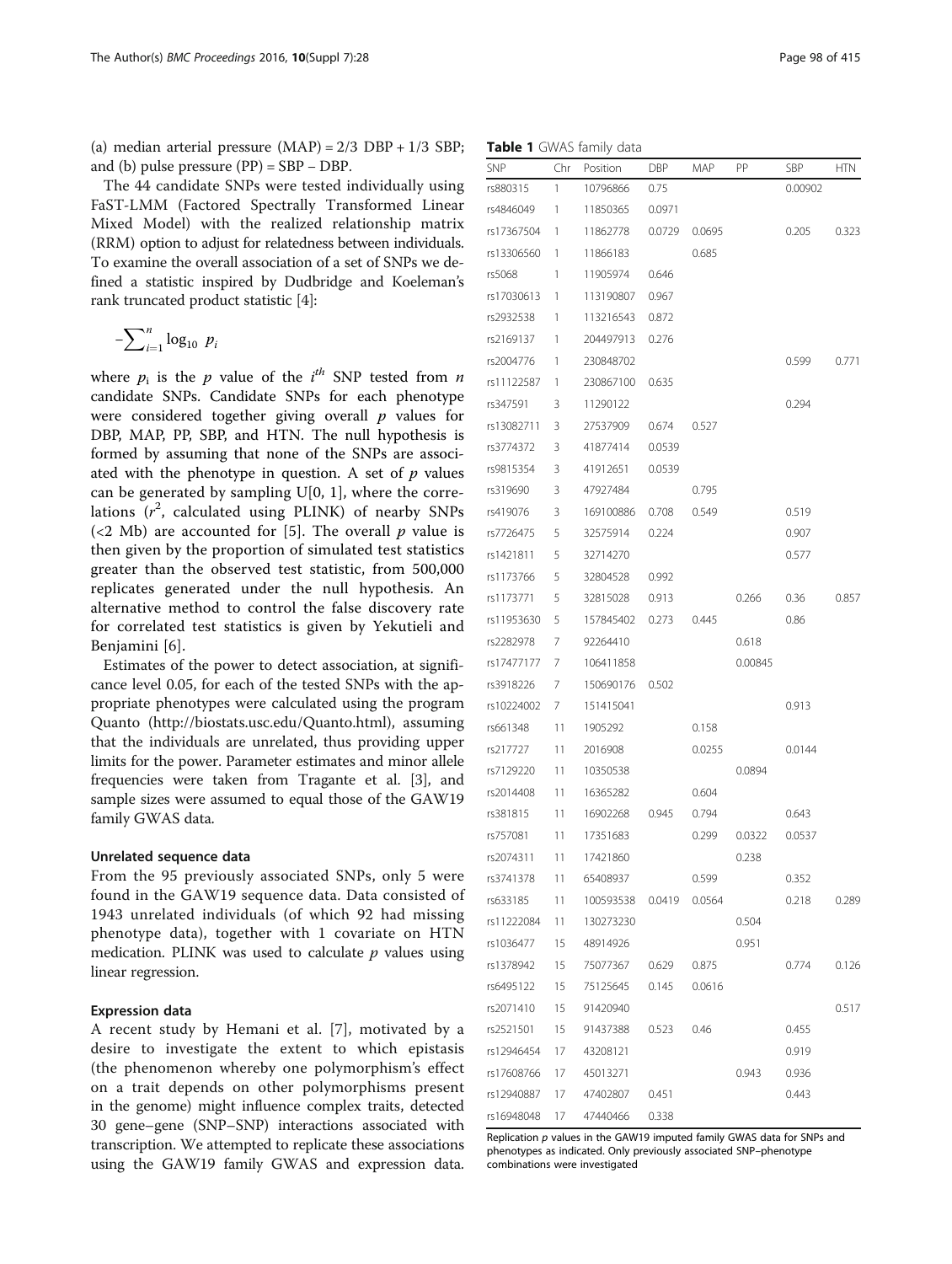<span id="page-2-0"></span>From the 30 candidate SNP pairs, 11 were not considered because SNPs were on even chromosomes and 6 because of missing gene-probe data. The gene probes in the GAW19 data were different from those used by Hemani et al. [\[7](#page-4-0)], and were adjusted to account for covariates using the same method as was described for the blood pressure phenotypes. One gene (CTSC) had 2 gene probes.

To test for SNP–SNP interactions while allowing for family relatedness, GEMMA (genome-wide efficient mixed-model analysis) was used with an estimated kinship matrix. GEMMA does not have an interaction option but it does allow covariates, which were used to encode SNP data through use of 2 linear mixed models. The first model encoded 3 variables: the number of minor alleles for each SNP and the intercept. The second model encoded an extra variable given by the product of the number of minor alleles of the 2 SNPs, thus imposing an additive  $\times$  additive interaction model. The maximum likelihood estimates for each model were used to evaluate  $p$  values using the likelihood ratio test.

An overall  $p$  value for all 14 interaction tests was calculated using the method previously described for single SNP association analyses in the GAW19 family GWAS data, using 10 million replicates.

## Results

#### Family genome-wide association studies data

Table [1](#page-1-0) lists the results for the SNP analyses using the imputed family GWAS data. It can be seen that no SNPs are below the Bonferroni corrected  $p$  value of 0.05/75 = 0.00067 for a family-wise error rate (FWER) of 0.05. Figure 1 shows the overall permutation distributions for the test statistics for each phenotype resulting in  $p$ values of 0.34, 0.17, 0.052, 0.25, and 0.53 for DBP, MAP, PP, SBP, and HTN respectively. This appears to provide some very weak evidence of association for PP; that is, at least 1 of the tested SNPs is significantly associated with PP.

Upper limits of the power to detect the tested SNP associations, at significance level 0.05, gave estimates ranging from approximately 0.080 to 0.30.

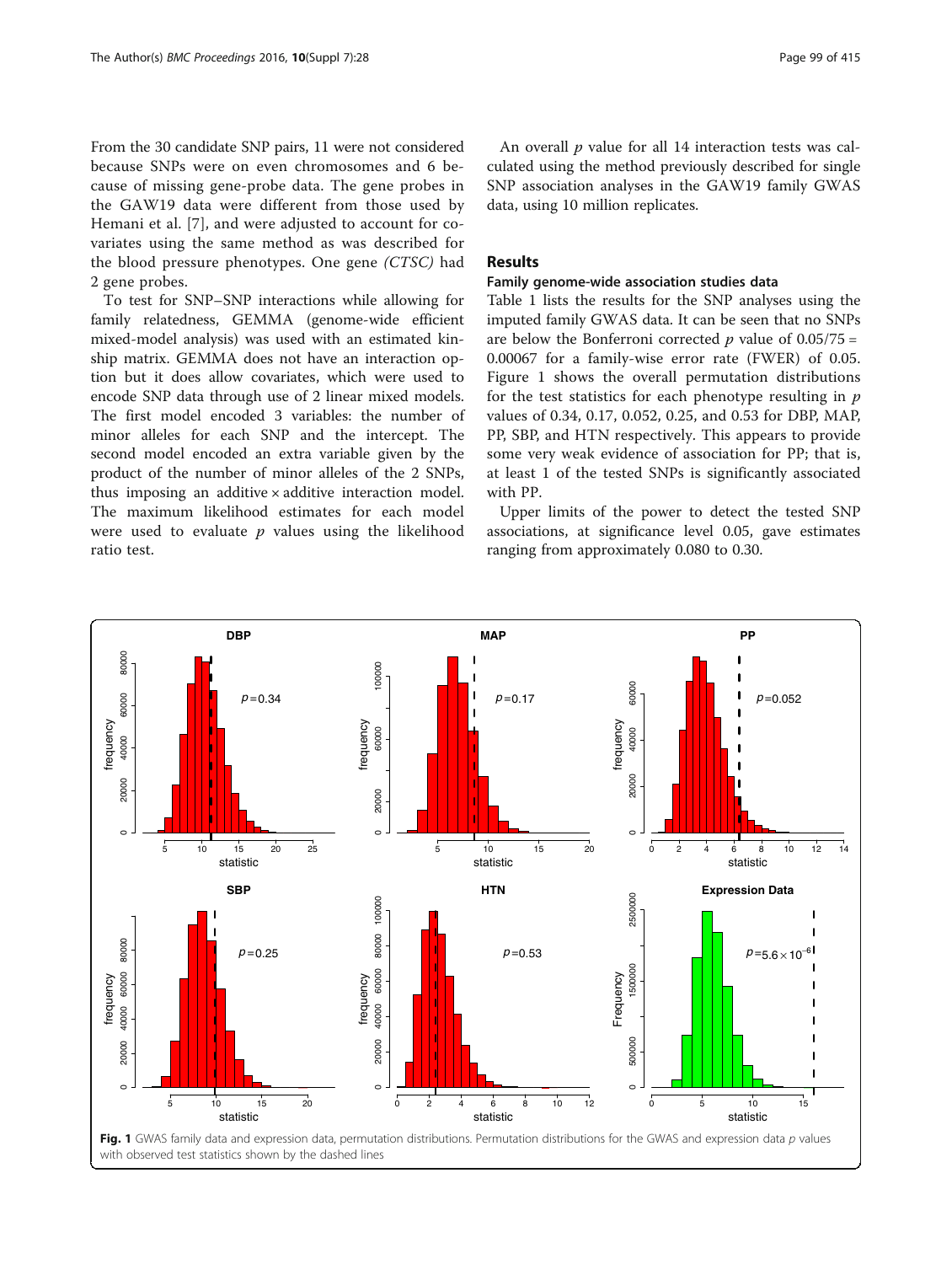Table 2 Unrelateds sequence SNP data

| <b>SNP</b>             | Chromosome | Position | <b>DBP</b> | MAP   | PP    | <b>SBP</b> |
|------------------------|------------|----------|------------|-------|-------|------------|
| rs3774372              | -3         | 41877414 | 0.974      |       |       |            |
| rs661348               | 11         | 1905292  |            | 0.497 |       |            |
| rs217727               | 11         | 2016908  |            | 0.789 |       | 0.490      |
| rs757081               | 11         | 17351683 |            | 0375  | 0.375 | 0.432      |
| rs3741378              | 11         | 65408937 |            | 0.942 |       | 0.772      |
| rs2472304 <sup>a</sup> | 15         | 75044238 | በ 246      | 0.275 |       | 0.472      |

Replication  $p$  values in the GAW19 sequence data for SNPs and phenotypes as indicated. Only previously associated SNP-phenotype combinations were investigated

a Using the proxy SNP rs1378942

#### Unrelateds sequence data

Table 2 lists the results for SNP analyses using sequence data. No SNPs are below the Bonferroni corrected  $p$  value  $(0.05/12 = 0.0042)$  for a FWER of 0.05.

#### Expression data

Table 3 lists the results for the SNP pair analyses using the GWAS and expression data. Two SNP pairs gave  $p$  values below the Bonferroni corrected  $p$  value of 0.0036 for a FWER of 0.05: rs4284750 and rs873870 on chromosome 19 interacted to influence gene expression at ATP13A1; and rs9979356 and rs3761385 on chromosome 21 interacted to influence gene expression at CSTB. The  $p$  values are generally lower than expected with a median of 0.223. Furthermore, the overall  $p$  value for the 14 tests, as shown in Fig. [1](#page-2-0), is  $5.6 \times 10^{-6}$ , and with the 2 significant SNP pairs removed the remaining 12 tests give an overall  $p$  value of 0.017, which provides reasonable evidence that at least 1

Table 3 Gene expression data and SNP-SNP interactions

of these SNP pairs also interacts to influence the corresponding gene expression measurement.

#### **Discussion**

The candidate SNPs and blood pressure phenotypes investigated here were previously detected in large metaanalyses or other replicated studies, giving considerable confidence that these SNPs are in fact genuinely associated. However, the sample size in the GAW19 family GWAS data consists of only 954 related individuals, giving power (for nominal  $p$  value 0.05) expected to be less than 0.080 to 0.30; perhaps it is not too unexpected that no associations were replicated. The sample size of the unrelateds sequence data, 1943 individuals, was greater, but nonetheless did not replicate any previously observed associations. Although the low sample sizes are the most obvious reason for the nonreplication, there may also be more subtle reasons for the nonreplication, such as the relatedness and ethnicity of the samples used. The quality and accuracy of the measured phenotypes may also be relevant, in particular whether individuals took HTN medicine or not.

The SNP–SNP interactions previously shown to be associated with transcription did, however, show some evidence of replication, with 2 SNP pairs showing significant evidence of association and the remaining SNP pairs giving an overall  $p$  value of 0.017, indicating that at least 1 additional SNP pair is associated. It is argued that the power to detect such associations may be greater because of the more direct link between SNPs and transcription. We note, however, that the interpretation of such findings as representing genuine interactions (as opposed to haplotype effects, possibly marking

| Gene          | Probe         | SNP <sub>1</sub> | Chr 1 | SNP <sub>2</sub> | Chr 2 | $p$ value |
|---------------|---------------|------------------|-------|------------------|-------|-----------|
| ATP13A1       | GI 9966896-S  | rs4284750        | 19    | rs873870         | 19    | 0.000101  |
| <b>CSTB</b>   | GI 20357564-S | rs9979356        | 21    | rs3761385        | 21    | 0.000747  |
| <b>CTSC</b>   | GI 22538439-I | rs7930237        | 11    | rs556895         | 11    | 0.020446  |
| <b>CTSC</b>   | GI 22538438-I | rs7930237        | 11    | rs556895         | 11    | 0.636009  |
| <b>FN3KRP</b> | GI 20149679-S | rs898095         | 17    | rs9892064        | 17    | 0.015972  |
| <b>GAA</b>    | GI 11496988-S | rs11150847       | 17    | rs12602462       | 17    | 0.240101  |
| LAX1          | GI 8923315-S  | rs1891432        |       | rs10900520       |       | 0.205055  |
| MBNL1         | GI 41281590-S | rs16864367       | 3     | rs13079208       | 3     | 0.01683   |
| MBNL1         | GI 41281590-S | rs7710738        | 5     | rs13069559       | 3     | 0.938258  |
| MBNL1         | GI 41281590-S | rs218671         | 17    | rs13069559       | 3     | 0.178989  |
| MBNL1         | GI 41281590-S | rs11981513       | 7     | rs13069559       | 3     | 0.307821  |
| PRMT2         | GI 4504494-S  | rs2839372        | 21    | rs11701058       | 21    | 0.4209    |
| TRA2A         | GI 33620726-S | rs7776572        | 7     | rs11770192       | 7     | 0.51894   |
| VASP          | GI 4507868-S  | rs1264226        | 19    | rs2276470        | 19    | 0.645204  |

Replication p values in the GAW19 GWAS data for interacting SNP pairs and gene probes as indicated